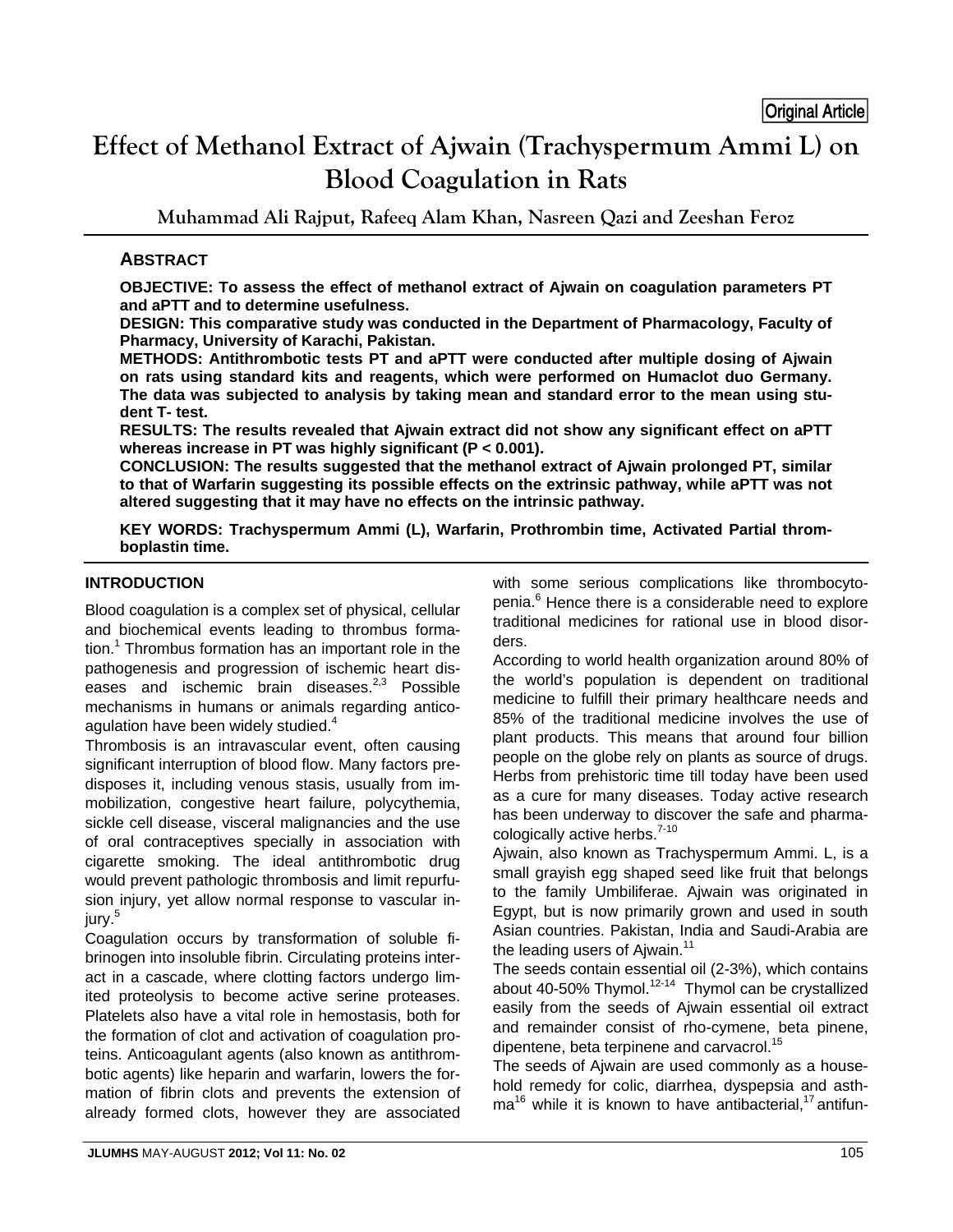#### **Effect of Methanol Extract of Ajwain**

gal,<sup>18</sup> antihelminthic,<sup>19</sup> hypocholesterolemic,<sup>20</sup> bronchodilator  $21$  and antioxidant<sup>22</sup> effects as well.

Huge population in the world is now using herbal products for preventive and therapeutic purposes, still further research and studies are needed to be done to evaluate their other pharmacological effects. For this reason, present study was designed as no research work had been done before to evaluate the effects of methanol extract of Ajwain on blood coagulation.

#### **MATERIALS AND METHODS**

This study was conducted in the Department of Pharmacology, Faculty of Pharmacy, University of Karachi, Karachi, Pakistan, after getting approval from University's Board of Advance Study and Research.

#### *Animals*

The study was carried out on twenty one locally bred male rats weighing between 180- 220 gms. All animals were divided into three groups, control (Vehicle), standard (Warfarin) and test group (Ajwain extract) each comprising of 7 rats. Animals were kept in plastic cages under controlled conditions of temperature  $23\pm2$  <sup>O</sup>C and were given free access to food and water. The animals were transferred to the laboratory at least one hour before the start of the experiment. All experiments were performed during day time.

## *Plant Material and Preparation of Extract*

The seeds of Ajwain were purchased from a local herbal store in Karachi, identified and authenticated by the Center for Plant Conservation Herbarium and Botanic Garden, University of Karachi and voucher specimen number TA-10-12 was deposited in the Department of Pharmacognosy, Faculty of Pharmacy, University of Karachi, Karachi.

The seeds were rendered free from all impurities manually and were soaked in methanol for 30 days. Soaked material was then filtered with the help of filter paper and filtrate was collected separately. The filtrate was passed through a rotary evaporator and then was freeze dried in Hussain Ibrahim Jamal (HEJ) research institute of Chemistry. Extract of Ajwain was given in a dose of 50mg/kg orally. $^{23}$ 

# *Drugs*

*Warfarin* sodium 5mg tablets were crushed, diluted in distilled water and administered to animals in a dose of 0.54mg/kg orally. $^{24}$ 

## *Gum Tragacanth*

powder was used as suspending agent to prepare suspension of the test drug (Ajwain) and was administered to control animals as placebo in the dose of 10ml/kg orally - 100ml of warm distilled water was added in 2 gms Gum Tragacanth powder to form 2% suspension. Suspensions were prepared freshly at the time of administration. $25$ 

## *Study schedule*

Drugs were given orally to overnight fasted animals as single dose every day in the morning for fourteen consecutive days and food was provided after one hour of drug administration so that food could not interfere with drug absorption.

Antithrombotic tests were done after fourteen doses and on the day of experiment i.e. on fourteenth day, the drugs were given forty minutes before the start of experiment.

#### *Measurement for coagulation parameters*

Blood samples were collected in coagulation tubes; plasma was suspended by centrifugation at 1500 rpm for 15 minutes in 14k Humax centrifuge. PT and aPTT were measured by Humaclot duo, using standard reagent kits of Merck.<sup>26</sup>

#### *Statistical analysis*

The data were subjected to analysis by taking mean and standard error to the mean using student T-test, P -values of < 0.01 were considered as significant and P < 0.001 as highly significant. All statistical methods were performed using SPSS software version 16.5.

## **RESULTS**

Table I, Figure I and II elaborate the comparative effect of Ajwain extract (50mg/kg) and warfarin (0.54mg/ kg) on coagulation parameters after 14 days continuous administration of drugs to rats. The antithrombotic effect was assessed by determining aPTT and PT. Ajwain extract did not show any significant effect on aPTT as compared to control; however there was highly significant increase in PT i.e. 28.00±1.2 seconds as compared to control i.e.13.57±0.30 seconds, whereas Warfarin altered both parameters i.e. aPTT and PT highly significantly as compared to controls.

#### **TABLE I: EFFECT OF MULTIPLE DOSING OF AJWAIN AND WARFARIN ON APTT AND PT**

| Parame-<br>ters | Control<br>$(n=7)$ | Warfarin<br>$(n=7)$ | Ajwain<br>$(n=7)$  |
|-----------------|--------------------|---------------------|--------------------|
| aPTT            | $19.71 \pm 0.57$   | $28.43 \pm 1.3**$   | $19.43 \pm 0.78$   |
| PТ              | 13.571±0.30        | 26.29±0.87**        | $28.00 \pm 1.2$ ** |

 $mean \pm S.E.M$ 

\*\*p< 0.001, highly significant as compared to control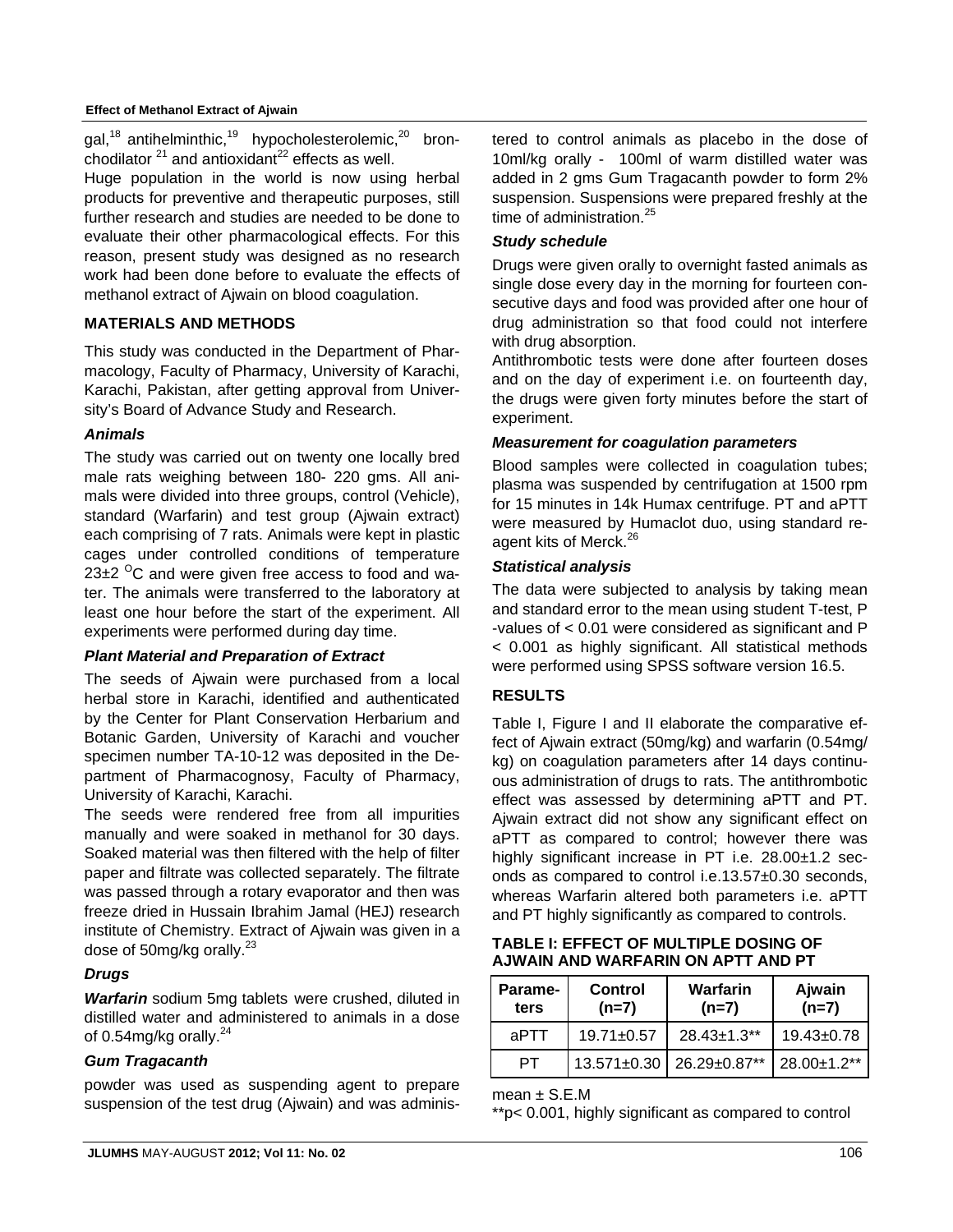#### **FIGURE I: COMPARATIVE EFFECT OF MULTIPLE DOSING OF AJWAIN AND WARFARIN ON APTT**



## **FIGURE II: COMPARATIVE EFFECT OF MULTIPLE DOSING OF AJWAIN AND WARFARIN ON PT**



## **DISCUSSION**

The process of blood coagulation has a vital role in an organism's respond to vascular injury on one hand and in thrombosis and cardiovascular diseases (CVD) on the other hand  $27$ . Oral anticoagulant therapy must be monitored to ensure that the dose is providing the required response. Activated partial thromboplastin time (aPTT) and Prothrombin time (PT) are generally used to determine variations in coagulation factors.<sup>28</sup>

PT is an effective method of monitoring oral anticoagulant therapy and it reflects the overall efficiency of extrinsic clotting pathway in clinical test of blood coagulation.29 A prolonged Prothrombin time indicates a deficiency in clotting factors V, VII and X. Where as activated aPTT is a test of intrinsic clotting activity. A prolonged activated partial thromboplastin time usually represents a deficiency in factors VII, IX, XII, XIII and von willebrand's factor<sup>30</sup>.

Present study revealed significant increase in PT with Ajwain extract, similar to that of Warfarin suggesting its possible effects on the extrinsic pathway, while aPTT was not altered suggesting that it might have no effects on the intrinsic pathway but further studies are required on different species and large number of animal to investigate the exact mechanism of action.

# **CONCLUSION**

It may be concluded that Methanol extract of Ajwain has mild antithrombotic effect which may be of value in thrombotic states and cardiovascular diseases, however, nothing can be said definitely; hence further studies are needed to reach at final conclusion.

# **REFERENCES**

- 1. Brummel KE, Paradis SG, Butenas S, Mann KG. Thrombin functions during tissue factor- induced blood coagulation. Blood 2002;100: 148-52.
- 2. Boss GJ, Lip GY. Blood clotting, inflammation, and thrombosis in cardiovascular events: perspectives. Front Biosci 2006;11:328-36
- 3. Viles-Gonzalez JF, Fuster V, Badimon JJ. Links between inflammation and thrombogenicity in atherosclerosis. Curr Mol Med 2006;6(5): 489-99.
- 4. Brummel KE, Butenas S, Mann KG. An integrated study of Fibrinogen during blood coagulation. J Biol Chem 1999;274: 22862- 70.
- 5. Srivastava S, Joshi CS, Sethi PP, Agrawal AK, Srivastava SK, Seth PK. Altered platelet functions in non-insulin dependent diabetes mellitus (NIDDM). Thromb Res 1994;76:451- 61.
- 6. Colman RW. Are hemostasis and thrombosis two sides of the coin? J Exp M 2006;203: 493- 5.
- 7. Fransworth NR., Pezzuto JM. Rational approaches to the development of plant- derived drugs. Pp 35-63 in proceedings of the Second National Symposium on the Pharmacology and Chemistry of Natural Products, November 3-5, 1983, Joao Pessao, Paraiba University, Brazil.
- 8. Drews J. Drug Discovery: A Historical Perspective. Science 2000;287: 1960-4
- 9. Newman DJ, Cragg GM, Snada KM. The influence of natural products upon drug discovery. Natur Prod Rep 2000;17: 215-34.
- 10. Fabricant DS, Farnsworth NR. The value of plants used in traditional medicine for drug discovery. Env Health Perspect 2001;109: 69-75.
- 11. Malhotra SK, Vijay OP. Ajowan. In: Peter KV (ed). Hand book of Herbs and spices. Vol 2. Woodhead Publishing Limited: Cambridge; 2004. pp 107-16.
- 12. Krishnamoorthy V, Madalageri MB. Bishop weed (Trachyspermum ammi): an essential crop for north Karnataka. J Med Aromatic Plant Sci 1999;21:996-8
- 13. Nagalakshmi S, Shankaracharya NB, Naik JP, Rao. Studies on chemical and technological aspects of Ajowin, (Trachysprmum ammi(L), syn.